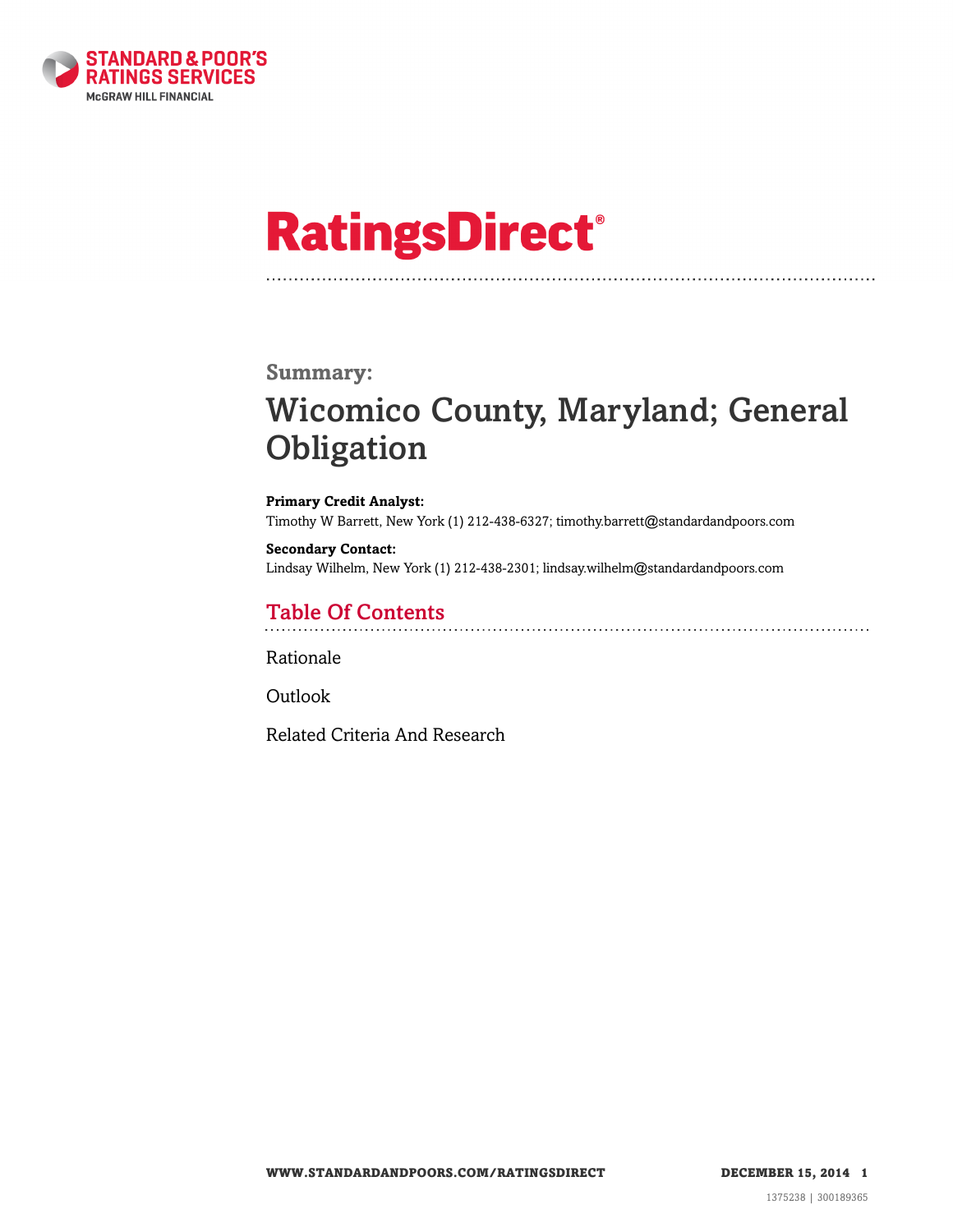# **Summary:**

# Wicomico County, Maryland; General Obligation

| <b>Credit Profile</b>                               |                  |            |
|-----------------------------------------------------|------------------|------------|
| US\$9.325 mil pub imp bnds ser 2014A due 07/01/2039 |                  |            |
| Long Term Rating                                    | AA+/Stable       | New        |
| US\$1.605 mil pub imp bnds ser 2014B due 07/01/2039 |                  |            |
| Long Term Rating                                    | AA+/Stable       | <b>New</b> |
| Wicomico Cnty GO                                    |                  |            |
| Long Term Rating                                    | $AA+$ /Stable    | Affirmed   |
| <b>Wicomico Cnty GO</b>                             |                  |            |
| <b>Unenhanced Rating</b>                            | AA+(SPUR)/Stable | Affirmed   |
| Many issues are enhanced by bond insurance.         |                  |            |

# <span id="page-1-0"></span>Rationale

Standard & Poor's Ratings Services assigned its 'AA+' rating and stable outlook to Wicomico County, Md.'s series 2014A (tax-exempt) and 2014B (taxable) general obligation (GO) public improvement bonds and affirmed its 'AA+' rating, with a stable outlook, on the county's existing GO debt.

The county's full-faith-and-credit pledge secures the bonds. Officials intend to use bond proceeds to fund various county capital projects.

The rating reflects our opinion of the following factors for the county, specifically its:

- Adequate, largely agricultural economy, anchored by a number of large stabilizing institutions, including Salisbury University and University of Maryland-Eastern Shore;
- Very strong budgetary flexibility with fiscal 2013 audited available reserves at 36.8% of general fund expenditures after accounting for committed reserves that management could use for operating expenses, if necessary, with board approval;
- Strong budgetary performance with a diverse revenue stream, led by property and income taxes that generate 52% and 35%, respectively, of general fund revenue;
- Very strong liquidity, providing very strong cash to cover debt service and expenditures;
- Very strong management conditions with "strong" financial management policies and practices under our Financial Management Assessment (FMA) methodology, coupled with a historically consistent ability to maintain balanced budgets; and
- Strong debt and contingent liabilities due to moderate carrying charges, low net debt, and rapid amortization.

#### Adequate economy

We view Wicomico County's economy as adequate. The county, with a population estimate of 99,692, is on Maryland's eastern shore. Salisbury, the county seat, accounts for an estimated 40% of the county's population; the city serves as the Delmarva Peninsula's economic and cultural center. While agriculture, mainly poultry production,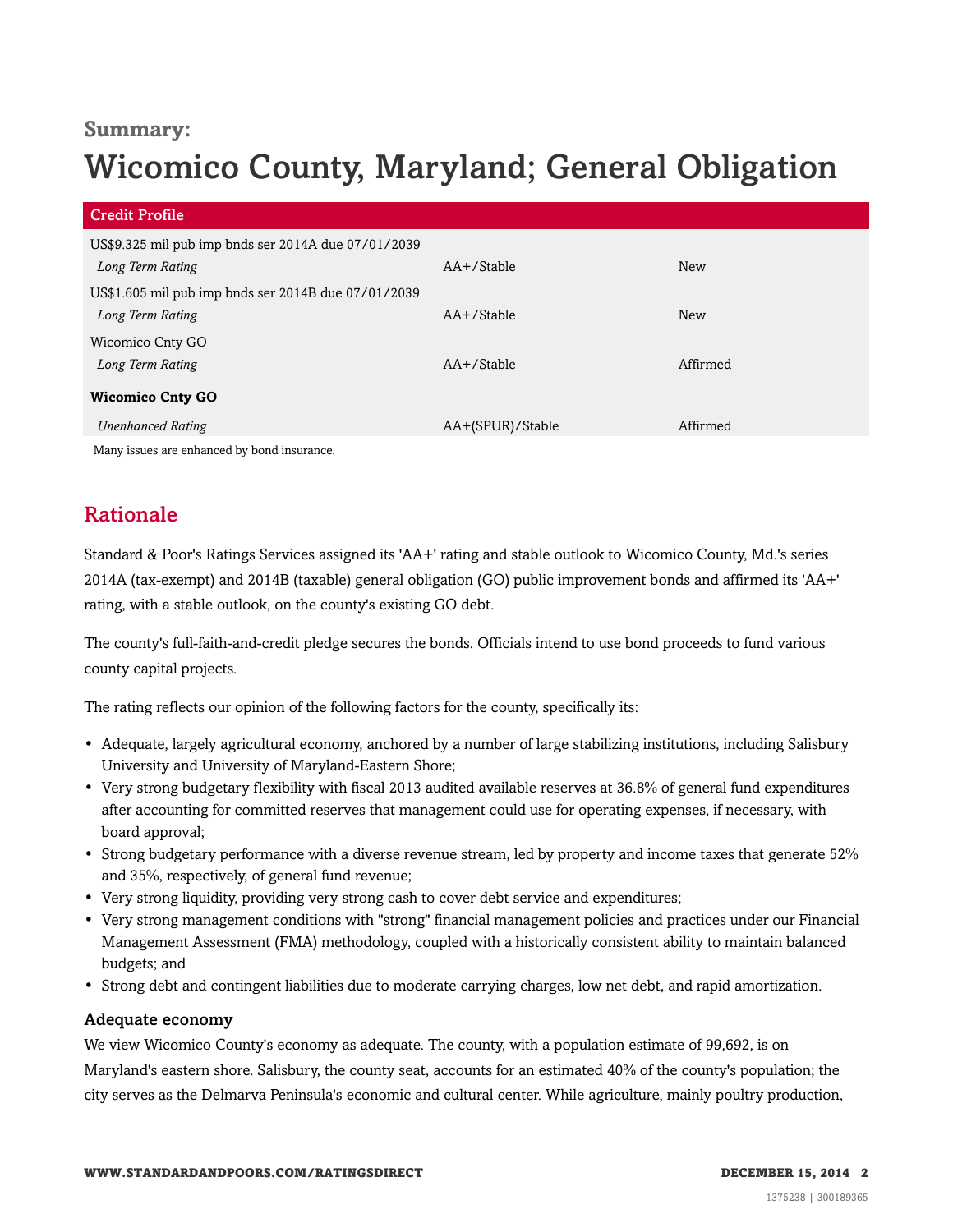remains the county's most prominent economic activity, gradual, but consistent, business growth and diversification have occurred. Medical, manufacturing, retail, and service sectors growth has aided employment and property tax base expansion. Development, however, has slowed over the past few years due to the national economic and housing downturn. About one-third of county land is agricultural, and more than 40% is either forestland or vacant.

A number of stabilizing institutions anchor the county, including:

- Wor-Wic Community College (10,000 students),
- Salisbury University (an estimate of more than 8,700), and
- University of Maryland-Eastern Shore (4,200).

In addition, Perdue (1,600 employees) maintains its headquarters in the county. Furthermore, Peninsula Regional Medical Center (2,700 employees) is consistently rated one of the nation's 100 leading hospitals. Unemployment has historically been above commonwealth and national rates; in 2013, unemployment averaged 8.1%.

The property tax base demonstrated, in our view, very strong growth from fiscal years 2000-2010. Assessed value (AV) increased by 118% during the 10-year period to \$7.7 billion in fiscal 2010. Management attributes strong AV growth to residential price appreciation and strong new residential and commercial permit growth. Since fiscal 2010, AV has decreased due to the recession and decreased home value. AV has decreased by 19.9% over the past five fiscal years to \$6.1 billion for fiscal 2015. The county assesses property at 100% of market value. Despite the decreases, market value remains, in our opinion, a strong \$60,806 per capita. Projected per capita effective buying income is 88.3% of the national level.

#### Very strong budget flexibility

In our opinion, budget flexibility remains very strong. Wicomico County has a history of maintaining, what we consider, very strong available general fund balances after accounting for committed reserves available for operating expenses following council approval. Committed reserves consist of the 5% rainy day fund that the county maintains, according to its fund balance policy, as well as reserves appropriated in subsequent fiscal years for one-time, nonrecurring expenditures. At fiscal year-end 2013, available reserves, including committed reserves, were 36.8% of expenditures.

Unaudited fiscal 2014 results indicate available reserves have increased by \$2.1 million; compared with previous-year results, this would maintain similar reserves compared to expenditures due to the increase in operating expenses. We understand officials plan to use roughly \$5.7 million of reserves in fiscal 2015 for one-time capital expenditures, a \$1.2 million increase in reserve appropriation compared with fiscal 2014. Nonetheless, total available reserves should remain, what we consider, very strong compared to expenses at fiscal year-end 2015.

#### Strong budgetary performance

We view overall budgetary performance as strong. For fiscal 2014, based on unaudited results, management indicates it generated a \$2.1 million surplus due primarily to, what we regard as, conservative budgeting and expenses coming in well underbudget. For fiscal 2015, officials increased the general fund budget by about \$1.1 million to a total of \$128.7 million. Officials balanced the fiscal 2015 budget with the use of \$5.7 million of fund balance for one-time capital projects, which is similar, albeit slightly higher, to the previous year's appropriation of \$4.5 million. The county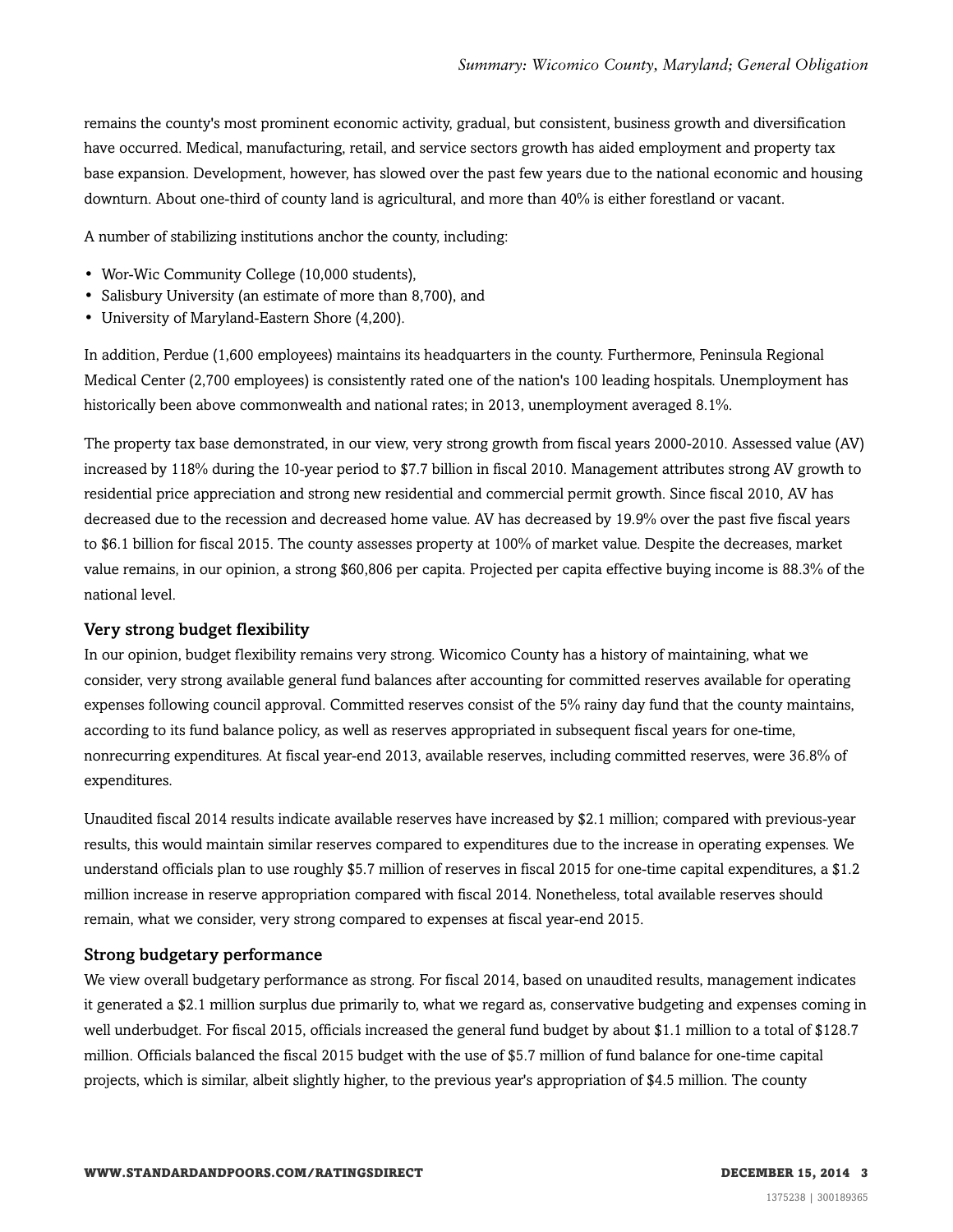currently levies the maximum 3.2% income tax rate. In addition, officials increased the property tax rate to 95.16 cents for fiscal 2015 from 90.8 cents in fiscal 2014.

The county ended fiscal 2013 with a \$4.3 million surplus due to income and property taxes coming in overbudget, coupled with conservative budgeting for expenses. Management indicates employment grew much faster than it had expected, coupled with a significantly higher-than-forecast yield from income tax receipts, which led to a large positive variance in income tax revenue. Revenue is diverse with property and income taxes generating 52% and 35%, respectively.

#### Very strong liquidity

What we consider very strong liquidity supports Wicomico County's finances with available cash at 56.2% of total governmental funds expenditures and debt service at 533.5%. We believe the county has strong access to external liquidity.

#### Very strong management

We view the county's management conditions as very strong with "strong" financial management practices under our FMA methodology, indicating practices are strong, well embedded, and likely sustainable. Highlights include management's:

- Formal debt management policy that maintains debt affordability ratios,
- Five-year rolling capital improvement plan (CIP) tied to the operating budget that identifies all revenue sources, and
- Investment policies that mirror state policies with management sharing all data with the county council monthly.

In addition, the county's reserve policy includes a fully funded rainy day fund set at 5% of the general fund budget.

#### Strong debt and contingent liabilities profile

In our opinion, Wicomico County's debt and contingent liabilities profile is strong with debt service at 10.5% of total governmental funds expenditures and net direct debt at 97.4% of total governmental funds revenue. Overall net debt is, in our view, low at just 2% of market value. We consider debt amortization rapid with officials planning to retire roughly 69% over 10 years.

The fiscal years 2015-2019 CIP is, in our opinion, a large, but manageable, \$212.1 million. The bulk of the five-year CIP is for school expansion and renovations, and officials allot the remaining balance for various projects. The county expects to fund approximately 33% of the CIP through bonding; it also intends to fund approximately 61% through state, federal, and private sources and the remainder through pay-as-you-go financing.

The county provides pension and retirement benefits for employees through a group pension disbursement contract with Aetna Life Insurance Co. and an investment manager contract with Croft Leominster Inc. The county deferred funding to the pension trust in fiscal years 2010 and 2011; it, however, restored full funding to the pension trust in fiscal 2013, as well as in fiscal years 2014 and 2015. The annual required contribution for the county's plan (\$1.9 million) and the county's portion for the teacher's retirement system (\$739,283) equaled roughly \$2.7 million. The county contributed roughly \$3 million in fiscal 2014. As of July 1, 2014, the pension plan was 108.8% funded. Historically, the county has funded other postemployment benefits (OPEB) through pay-as-you-go financing. The county, however, deferred contributions to the OPEB trust fund in fiscal years 2010, 2011, and 2012. We understand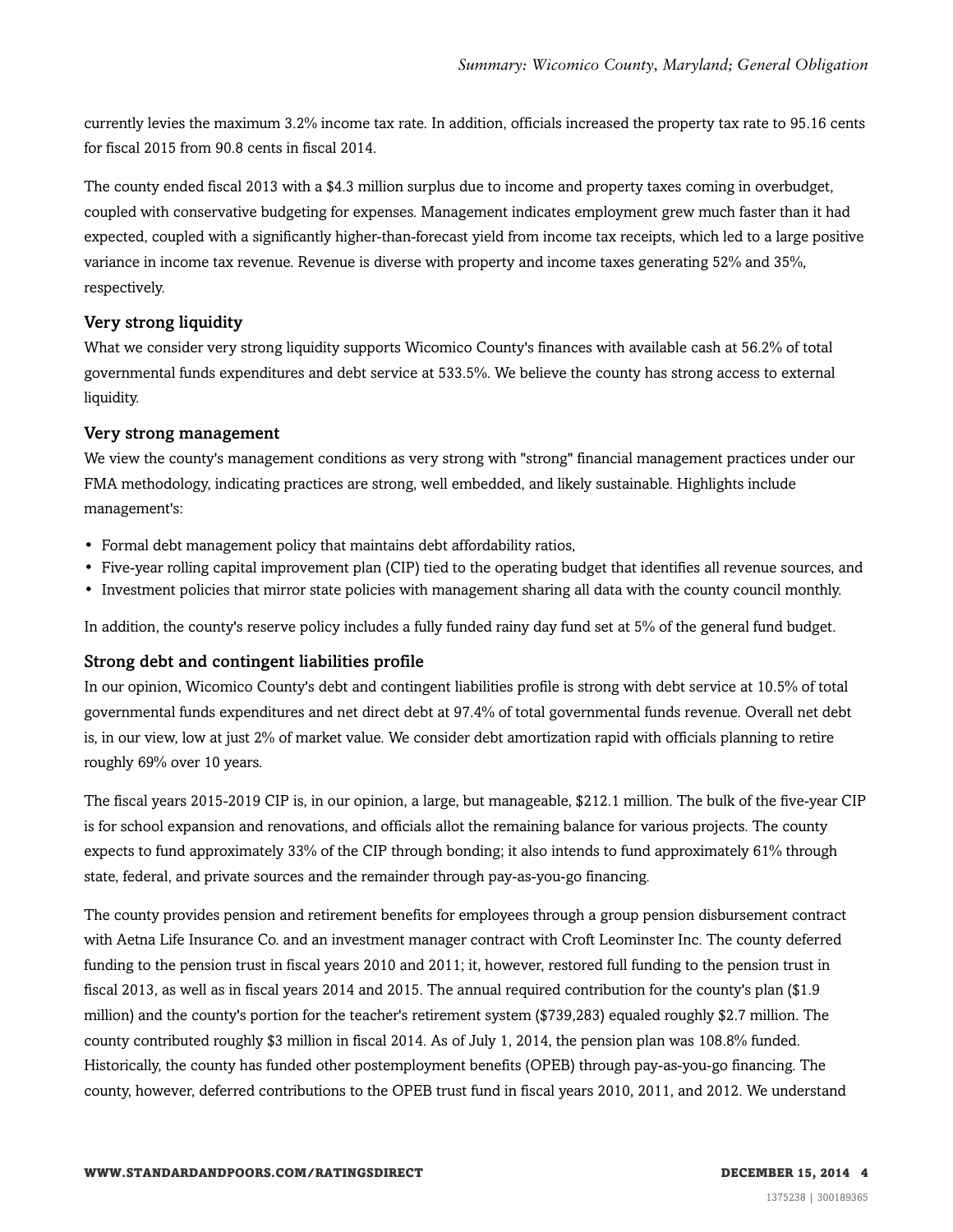that management fully restored contributions to the OPEB trust fund in fiscal 2013 and that it contributed \$2 million to the trust fund, as well as \$1.7 million of retiree claim costs, for a total of \$3.6 million in OPEB contributions. This was greater than the fiscal 2013 OPEB cost of \$2.9 million. As of June 30, 2014, the OPEB unfunded actuarial liability totaled \$20.3 million; it was 40% funded.

#### Very strong Institutional Framework

<span id="page-4-0"></span>We consider the Institutional Framework score for Maryland counties very strong.

# Outlook

The stable outlook reflects Standard & Poor's opinion of Wicomico County's large, diverse, and growing economy. The outlook also reflects our opinion that management will likely continue to manage its budget conservatively in response to economic conditions and maintain its strong finances. We believe the county's strong financial management practices and policies should help support, what we consider, its strong financial performance. While the county's CIP remains sizable, it is our opinion overall debt will likely remain close to current levels due to the county's above-average amortization, providing additional rating stability. Therefore, we do not currently expect to change the rating within the outlook's two-year period.

### <span id="page-4-1"></span>Related Criteria And Research

#### Related Criteria

USPF Criteria: Local Government GO Ratings Methodology And Assumptions, Sept. 12, 2013

#### Related Research

- S&P Public Finance Local GO Criteria: How We Adjust Data For Analytic Consistency, Sept. 12, 2013
- Institutional Framework Overview: Maryland Local Governments

Complete ratings information is available to subscribers of RatingsDirect at www.globalcreditportal.com. All ratings affected by this rating action can be found on Standard & Poor's public Web site at www.standardandpoors.com. Use the Ratings search box located in the left column.